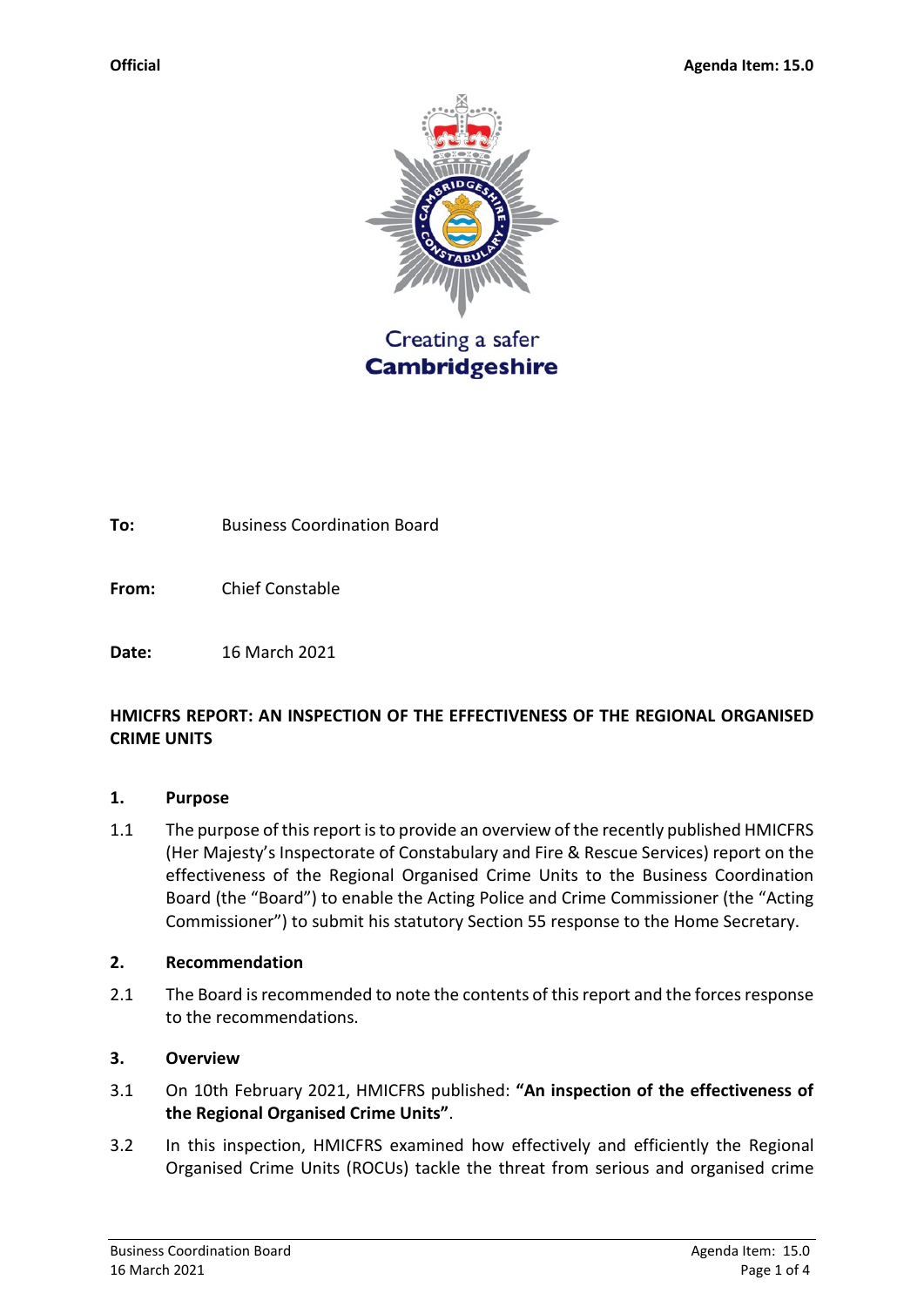(SOC). They wanted to see how well ROCUs led the response to SOC while working with local police forces and other law enforcement agencies. HMICFRS inspected seven ROCUs, including Eastern Region. They found evidence of some good work, but also found inconsistencies in the resourcing, leadership and operation of ROCUs. Their major finding is the lack of a clear and sustainable funding model.

- 3.3 The report covers: tasking; effective collaboration; intelligence; 4P approach; performance management; structures; national governance; regional governance; countering corruption; communication; central coordination; funding and staffing. In summary HMICFRS found that:
- 3.4 **A single, whole system approach:** Establishing a single, whole system approach is one of four objectives of the SOC strategy. This approach would help ensure that forces, ROCUs and the National Crime Agency (NCA) are consistently dealing with the right level of threat and harm. This is not currently in place across all regions. As one part of a wider system, ROCUs cannot achieve this alone and the network needs to work with the NCA, police forces and other interested parties.
- 3.5 **Accountability and oversight:** ROCUs have developed independently and have different operating models. HMICFRS found evidence that ROCU staff members were unclear on the role of their units. The SOC strategy states that the ROCU should lead the regional response, but this is not the case in most regions. Instead, ROCUs were often considered to be supporting the efforts of their constituent forces in tackling SOC. HMICFRS found some examples of strong leadership trying to support a whole system approach and improve the way ROCUs operate. They saw, for example, improvements in operational teams and better integration of some specialist services. But there remains evidence of a tension between national objectives and priorities and those of some forces. This affects how ROCUs are governed.
- 3.6 **Resourcing capacity and workforce:** Funding is the single greatest barrier to ROCUs operating efficiently and effectively. Failure to address this chronic and persistent issue will leave ROCUs still struggling to meet local demands while responding to national and regional threats. In their 2015 report, HMICFRS said: "The current ROCU funding model makes it difficult for them to make long term plans. In order to support this long-term development [of ROCUs], the Home Office should assess the benefits and viability of a longer-term funding settlement for ROCUs." We recommended that "By 31 March 2016, the Home Office – working with the ROCU executive board – should have assessed the benefits and viability of providing ROCUs with a three to fiveyear funding settlement that puts them in a position to make long-term investment decisions which support the development of efficient and effective regional capabilities." This recommendation has not been met, nor has any alternative solution been reached for the long-term and sustainable funding of ROCUs.

# **4. HMICFRS Recommendations:**

- 4.1 HMICFRS have made 6 recommendations and raised one cause of concern to further improve the effectiveness of the ROCU network:
- 4.2 Recommendations:
	- 1) By March 2021, the Home Office should consider what changes to legislation can be made to allow the NCA to formally task ROCUs.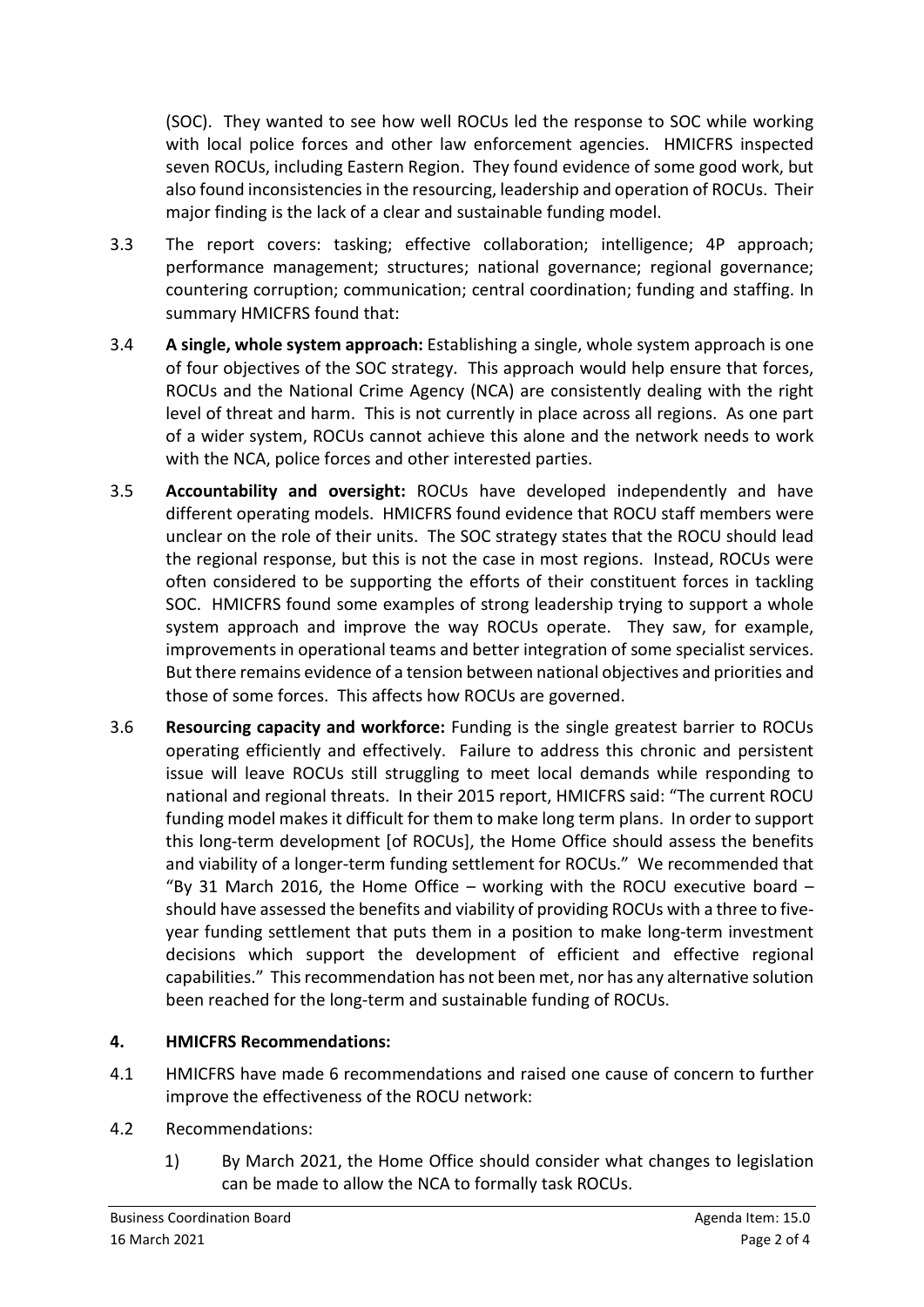**Force Response: This recommendation is addressed to the Home Office. The Constabulary will await further information.**

2) By February 2023, the National Police Chiefs' Council (NPCC) lead for SOC, with the Home Office, should devise a technical solution to make exchanging sensitive intelligence between organisations more efficient, and then encourage its adoption and adherence by all relevant forces and the NCA.

**Force Response: This recommendation is addressed to the NPCC lead for Serious & Organised Crime and the Home Office. The Constabulary will await further information.**

3) By February 2022, Chief Officers responsible for SOC in each region, with the Chief Officers of the affected forces, should make sure that systems are in place for senior investigating officers (SIOs) and lead responsible officers (LROs) to work effectively together.

**Force Response: The Regional Organised Crime Unit (ROCU) falls under the command of the Eastern Region Special Operations Unit (ERSOU), with Bedfordshire Police as the lead force for the collaboration. Locally within Cambridgeshire Constabulary, there are processes in place within the Intelligence & Specialist Crime Department to enable effective tasking between the force and the ROCU. The Constabulary will await further direction from the Chief Officers responsible for Serious & Organised Crime in the region on any improvements to these systems.**

4) By February 2022, the Chief Constable with the lead for SOC in each region, with the Chief Officers of the affected forces, should ensure that a chief officer is appointed with responsibility for each ROCU, as far as practicable working autonomously of force responsibilities.

**Force Response: The Eastern Region Special Operations Unit has a dedicated Assistant Chief Constable who is the lead for the Regional Organised Crime Unit and other regional responsibilities.**

5) By August 2021, the NPCC lead for ROCUs, with the National Police Chiefs Council (NPCC) lead for counter corruption, should publish an anti-corruption strategy for ROCUs and then encourage its adoption and adherence by all relevant forces.

# **Force Response: This recommendation is addressed to the NPCC lead for Regional Organised Crime Units and the NPCC lead for counter corruption. The Constabulary will await further information.**

6) By February 2022, the NPCC lead for SOC should design a national function that can make sure ROCUs operate in a co-ordinated and consistent way across England and Wales; the Home Office and other relevant interested parties should adopt the arrangements so devised and provide the necessary resources to ensure their successful operation.

**Force Response: This recommendation is addressed to the NPCC lead for Serious & Organised Crime. The Constabulary will await further information.**